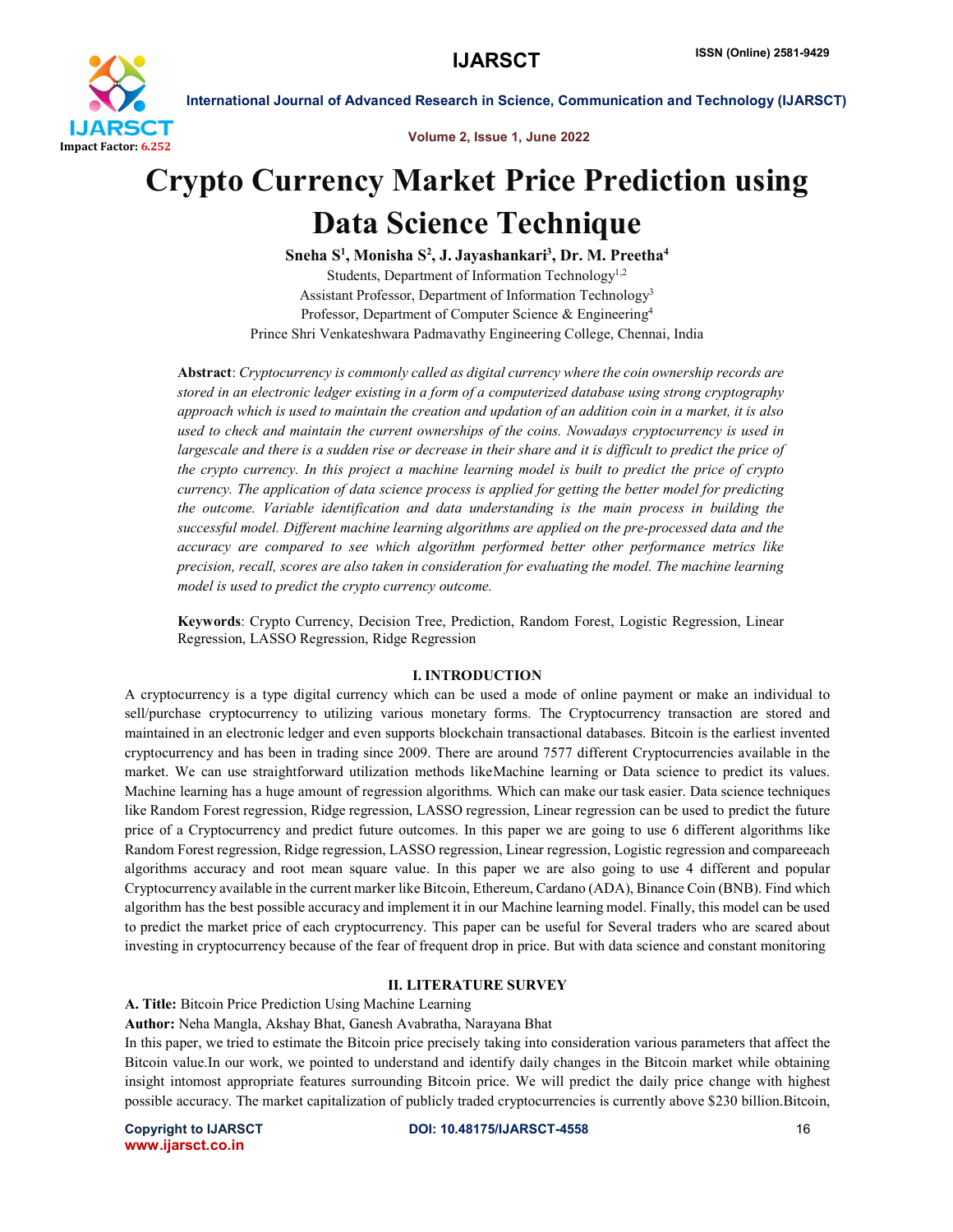

### Volume 2, Issue 1, June 2022

the most valuable cryptocurrency, serves primarily as a digital store of value, and its price predictability has been wellstudied. These characteristics are outlined in the following subsection; the underlying details of Bitcoin,as they are described in depth in the cited papers.

# B. Title: A Research on Bitcoin Price Prediction Using Machine Learning Algorithms

# Author: Lekkala Sreekanth Reddy, Dr.P. Sriramya

In this paper, we proposed to predict the Bitcoin price accurately taking into consideration various parameters that affect the Bitcoin value. By gathering information from different reference papers and applying in real time ,I found the advantages and disadvantages of bitcoin price prediction. Each and every paper has its own set of methodologies of bitcoin price prediction. Many papers has accurate price but some other don't, but the time complexity is higher in those predictions, so to reduce the time complexity here in this paper we use an algorithm linked to artificial intelligence named LASSO(least absolute shrinkage selection operator. The other papers used different algorithms like SVM(support vector machine),coinmarkupcap, Quandl, GLM, CNN(Convolutional Neural Networks)and RNN(Recurrent neural networks) etc.. which do not have a great time management, but in LASSO finding of the results from a larger database is quick and fast. so for this purpose we draw a comparison between other algorithms and the LASSO algorithm, this survey paper helps the upcoming researchers to make an impact in the their papers.

# C. Title: Modeling and Prediction of Cryptocurrency Prices using Machine Learning Techniques

## Author: Alireza Ashayer

The contents of this chapter have been submitted [13] to IEEE International Conference on Blockchain. The motivation for this review is to understand the trend of Blockchain research with respect to the machine learning field by studying and reviewing published articles. This understanding can help other researchers and practitioners with insight into the current state and future direction of research in this field. Given this motivation, we will review and verify the distribution of research papers by their year of publication

# D. Title: Automated Cryptocurrencies Prices Prediction Using Machine Learning

# Author: Ruchi Mittal, Shefali Arora and M.P.S Bhatia

Currently, Cryptocurrency is one of the trending areas of research among researchers. Many researchers may analyze the cryptocurrency features in several ways such as market price prediction, the impact of cryptocurrency in real life and so on. In this paper, we focus on market price prediction of the number of cryptocurrencies based on their historical trend. For our study, we tried to understand and identify the daily trends in the cryptocurrency market which analyzing the features related to the price of cryptocurrency. Our dataset consists of over nine features relating to the cryptocurrency price recorded daily over the period of 6 months. We applied some machine-learning algorithms to predict the daily price change of cryptocurrencies.

# E. Title: Cryptocurrency Price Prediction Using Machine Learning

Author: K. Ramya Laxmi, Marri Abhinandhan Reddy , CH. Shivasai , P. Sandeep Reddy

The digital currency in which encryption techniques are used to regulate the generation of units of currency is said to be called cryptocurrency. The technology used here is used to explores the next day change in the price of cryptocurrency. It is a challenge for a common person to achieve with varying degrees of success. But this is achieved through the implementation of a optimized recurrent neural network (RNN) and a Long Short Term Memory (LSTM) network.

# III. SYSTEM ARCHITECTURE

This architecture diagram is the one which describes the overall view of this work. It is the pictorial representation of the entire work which is to be carried out. A system architecture can comprise system components that will work together to implement the overall flow of the process .This diagram clearly shows how the process works and gives the prediction output of market price in crypto currency.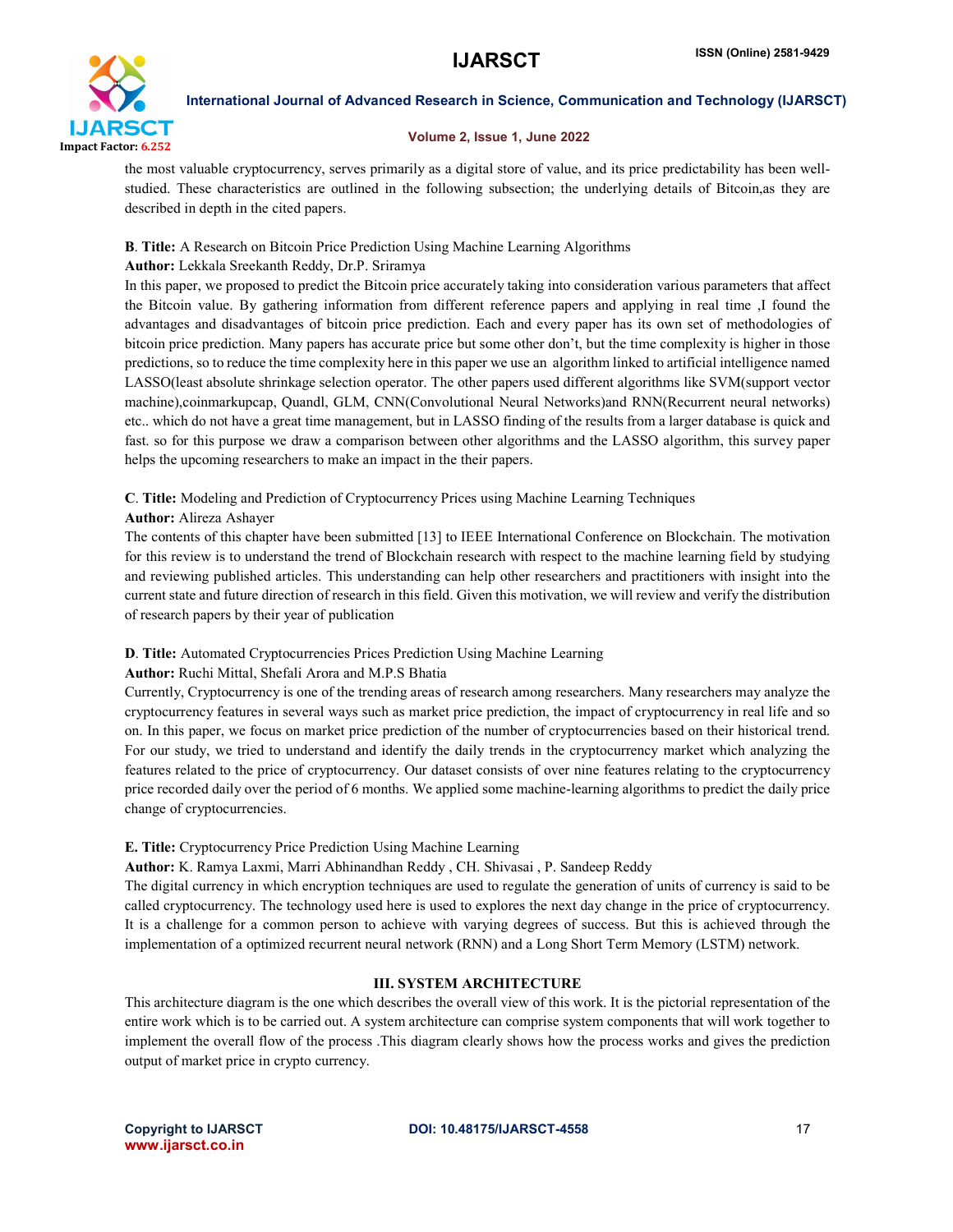# **ARS** CT Impact Factor: 6.252

# International Journal of Advanced Research in Science, Communication and Technology (IJARSCT)



# Figure 2. Output Screen

#### IV. EXISTING & PROPOSED SYSTEM

#### 4.1 Existing System

They presented a computational approach for identifying and characterizing crypto currency pump and dump operations that are carried out in social media. They had used financial and Twitter data pertaining to a particular coin, the method used was able to detect, with reasonable accuracy, whether there is an unfolding attack on that coin on Telegram, and whether or not the resulting pump operation will succeed in terms of meeting the anticipated price targets. They also analysed activities of users involved in pump operations, and observe a prevalence of Twitter bots in cryptocurrencyrelated tweets in close proximity to the attack. Telegram was a popular choice for scammers to organize and coordinate pump and dump operations. To analyse such activities, let us define the following two notions one was Pump Attempt which is the act of targeting a coin on Telegram by posting a pump message mentioning the coin as a "pump attempt. The second was Successful Pump Attempt which is the pump attempt is successful if the actual price approaches the target price within a time window after the first pump message has been posted.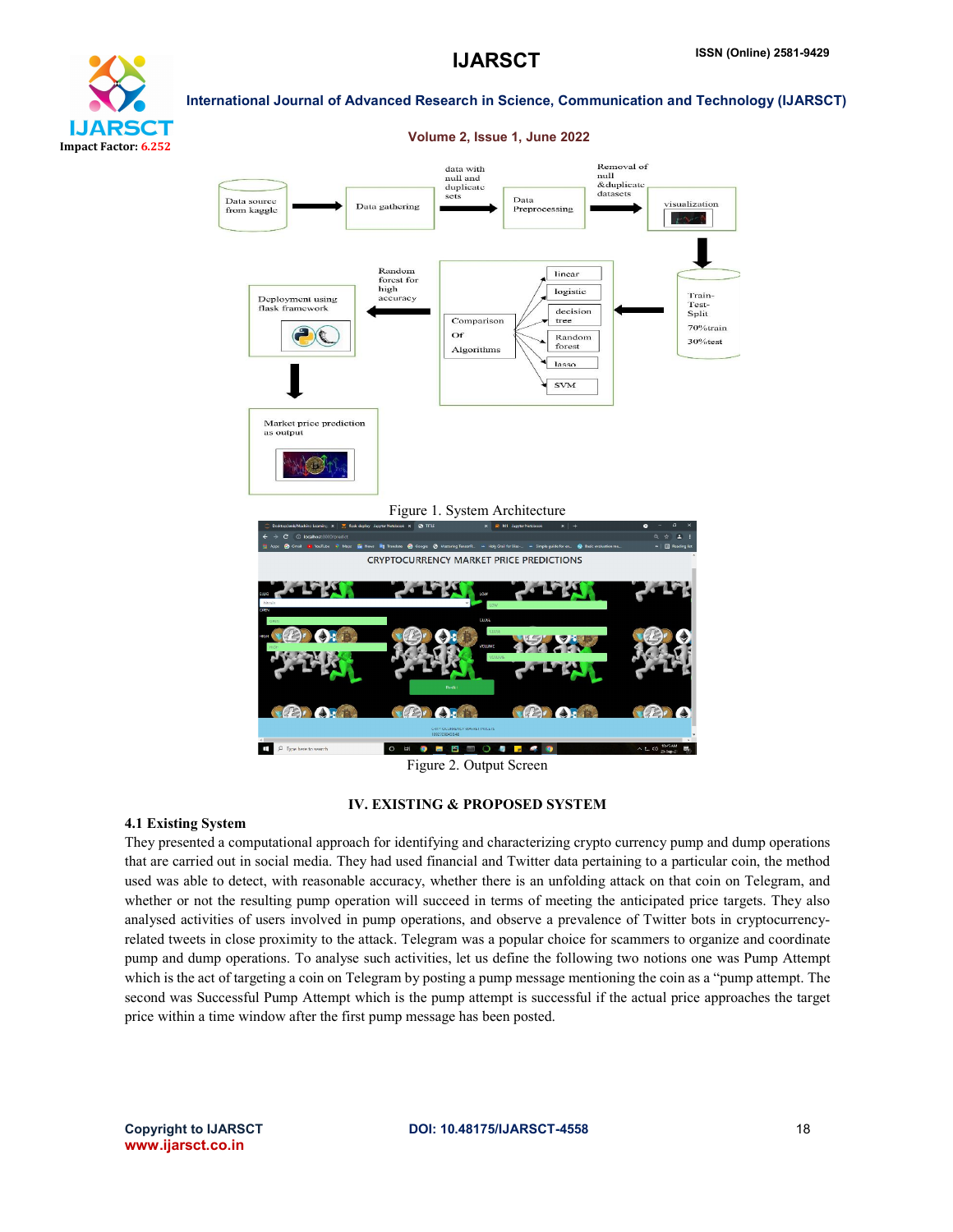

#### Volume 2, Issue 1, June 2022

#### 4.2 Proposed System

Then the pre-processing techniques are applied like dealing with the missing values the pre-processed data then used to build a model by dividing the dataset into 7:3 ratio where 70% of the data is used for training purpose that is model learns the pattern and the remaining testing data is used to test the performance of data. The regression model also can be used to predict the price of the cryptocurrency. For this project we took the cryptocurrenciesprice from a popularly known dataset website called Kaggle. The dataset (.CSV) is of size 100KB and contains historical prices of 4 different cryptocurrencies namely Ethereum, Bitcoin, Cardano and Binance-coin. Thedata consists of 1079 rows and Thirteen columns out which 1-144 is for Ethereum ,145-532 is for Bitcoin,533-773 is for Cardano and 774-1079 is for Binancecoin. Each column has a parameter of the data such as slug, symbol, name, date, rank, open, high, low, close, volume, market price, close ratio and spread. We are choosing this dataset for analyzing and predicting the market price of these 4 different cryptocurrencies  $T1110111$ 

|                              | Table 1. Sample dataset |             |              |           |              |                                       |      |                            |  |         |                                              |        |      |
|------------------------------|-------------------------|-------------|--------------|-----------|--------------|---------------------------------------|------|----------------------------|--|---------|----------------------------------------------|--------|------|
|                              |                         | slug symbol | name         |           | date ranknow | open                                  | high | low                        |  |         | close volume market price close ratio spread |        |      |
|                              | 0 ethereum              |             | ETH Ethereum | 8/7/2015  |              | 3 2.830000 3.540000 2.520000 2.770000 |      |                            |  | 164329  | 166610555                                    | 0.2451 | 1.02 |
|                              | 1 ethereum              |             | ETH Ethereum | 8/8/2015  |              | 3 2.790000 2.800000 0.714725 0.753325 |      |                            |  | 674188  | 45486894                                     | 0.0185 | 2.09 |
|                              | 2 ethereum              |             | ETH Ethereum | 8/9/2015  |              | 3 0.706136 0.879810 0.629191 0.701897 |      |                            |  | 532170  | 42399573                                     | 0.2901 | 0.25 |
|                              | 3 ethereum              |             | ETH Ethereum | 8/10/2015 |              | 3 0 713989 0 729854 0 636546 0 708448 |      |                            |  | 405283  | 42818364                                     | 0.7706 | 0.09 |
|                              | 4 ethereum              |             | ETH Ethereum | 8/11/2015 |              | 3 0 708087                            |      | 1.130000 0.663235 1.070000 |  | 1463100 | 64569288                                     | 0.8715 | 0.47 |
| Table 2. Dataset description |                         |             |              |           |              |                                       |      |                            |  |         |                                              |        |      |

| Parameter    | Description                                                |  |  |  |  |  |
|--------------|------------------------------------------------------------|--|--|--|--|--|
| slug         | Name of the coin                                           |  |  |  |  |  |
| symbol       | Type of the coin                                           |  |  |  |  |  |
| name         | Name of the coin                                           |  |  |  |  |  |
| date         | Date at which data is taken                                |  |  |  |  |  |
| rank now     | Current rank of the coin in market                         |  |  |  |  |  |
| open         | Opening price of the day                                   |  |  |  |  |  |
| high         | Highest price of the day                                   |  |  |  |  |  |
| low          | Lowest price of the day                                    |  |  |  |  |  |
| close        | Closing price of the day                                   |  |  |  |  |  |
| volume       | Total Volume of the currency                               |  |  |  |  |  |
| Market price | Market capital of the currency                             |  |  |  |  |  |
| Close ratio  | Close ratio = (Closed deals) / (Total sales leads) $x$ 100 |  |  |  |  |  |
| Spread       | Difference between high and low value                      |  |  |  |  |  |

#### V. PREDICTION TECHNIQUES

Six algorithms have been compared to predict the market price for cryptocurrency.

- 1. Logistic regression is mainly used in classification problems. Therefore, the outcome will not be correct for our problem. It mainly gives output based on probability either the value will decrease or increase, win or lose,1 or 0. So it is not possible to use this algorithm and predict the market price. It is generally used to predict if the market price will increase or decrease.
- 2. Linear regression is a regression-based machine learning algorithm which uses supervised data learning which means that it makes use of ladled data set. While predicting a dependant variable (y) based on a given independent variable (x), we use Linear Regression. This technique is also used to find out the linear relationship between x(input) and y(output).
- 3. Decision tree is also a supervised machine learning algorithm which is used for either classification or regressionbased problems. It is a like tree-based structure, where the root nodes represent the entire sample, the Interior Nodes represent the different features of the data set like name, symbol, date, market price, volume, etc... and finally the leaf node is used to represent the outcome of the problem.

www.ijarsct.co.in

Copyright to IJARSCT **DOI: 10.48175/IJARSCT-4558** 19